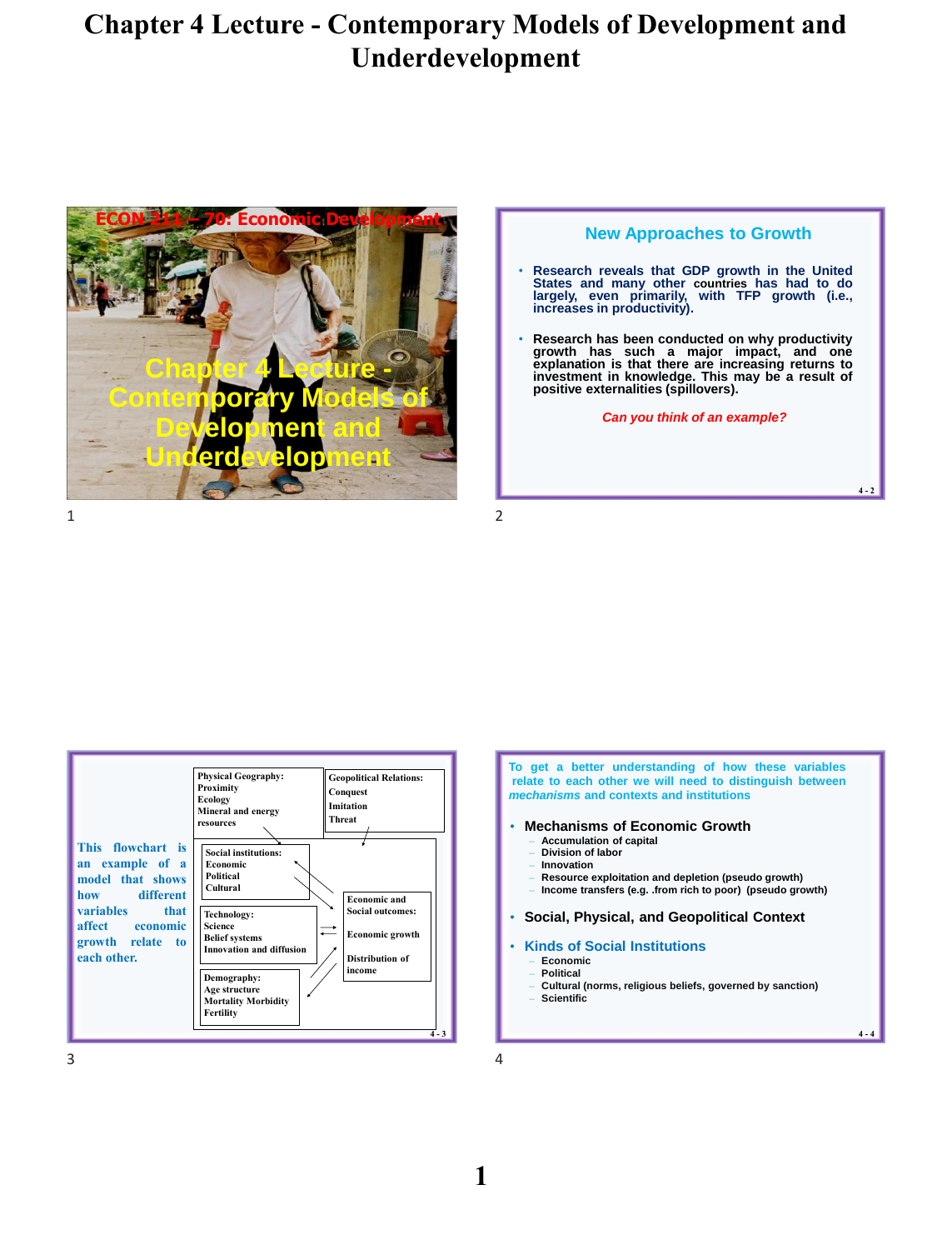

### **Underdevelopment as Coordination Failure**

### • **Principal:**

- **Government** • **Agents:**
- **Households**
- **Private-sector firms**
- **Public agencies**
- **Government-owned enterprises**
- **International companies**
- **An effective principal is needed to coordinate actions taken by agents and achieve an optimal outcome, making all agents better-off.**
- **Coordination failure occurs when the principal fails to induce agents to coordinate their actions, which leads to an outcome that makes all agents worse-off.**

**4 - 6**

**4 - 8**



### **The O-Ring Theory of Economic Development**

- **Production is modeled with strong complementarities of inputs (labor & capital) and interdependencies among firms (output of one firm is input of another)**
- **Positive assortative matching in production: skilled labor works with its peers; profitable and modernizing firms coordinate with their counterparts**
- **Implications of strong complementarities for economic development and the distribution of income across countries will induce countries at the same level of development to coordinate their actions**
- **MDCs cooperate and coordinate with each other in the development and transfer of modern technology**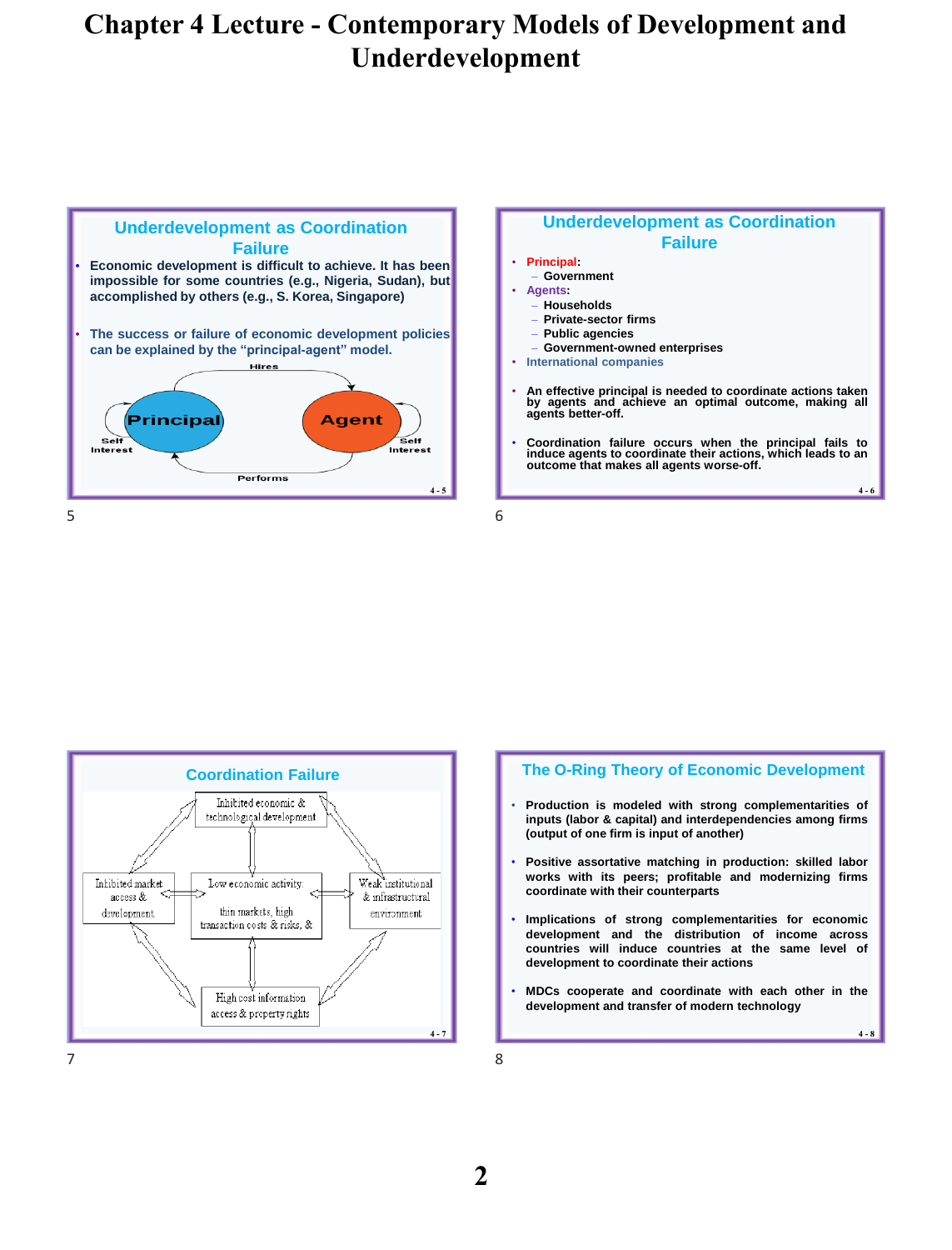### **Kremer's O-Ring Theory: A Numerical Illustration**

- **Suppose a Human Resources (HR) Department has four workers two H-types and two L-types;**
- **Strong complementarities are present when output Q is determined by** the product of the qualities, i.e.  $Q = q_i q_i$
- **How to allocate for efficiency: {HL, LH} or {HH, LL}?**

#### **HH + LL versus 2HL**

- **We know (H – L ) > 0 so : (H – L)<sup>2</sup> > 0**
- **(H – L)<sup>2</sup> = H<sup>2</sup> – 2HL + L<sup>2</sup> > 0 thus H<sup>2</sup> + L<sup>2</sup> > 2HL**
- **That is: Mix or Match?**

**4 - 9 to match, i.e. produce using positive assortative matching** • **This illustrates that with strong complementarity it is more efficient**

## **Kremer's "O-Ring theory": Implications**

- **Firms tend to employ workers of similar skills for tasks**
- **Workers performing the same task at a high skill firm earn higher wages than in a low skill firm**
- **Explains why a worker of given skill moving from a developing to a developed country receives a higher wage using the same skills**
- **In the model, wages increase with q at an increasing rate, so wages will be more than proportionally higher in developed countries**
- **When co-workers or others doing complementary work have higher skills, greater** *incentive* **to acquire more skills**
- **This type of income externality is by now a familiar condition in which multiple equilibria can emerge**

**4 - 10**

**4 - 12**

 $9 \hspace{2.5cm} 10$ 



### **Economic Development as Self-Discovery**

*No person is born knowing their comparative advantage; specific comparative advantage of an economy also not obvious; no alternative to trial and error…*

- **Hausmann and Rodrik: A Problem of Information**
- **Not enough to say developing countries should produce "labor intensive products," because there are thousands of them**
- **Industrial policy may help to identify true direct and indirect domestic costs of potential products to specialize in, by:**
- **Encouraging exploration in first stage**
- **Encouraging movement out of inefficient sectors and into more efficient sectors in the second stage**

11 12